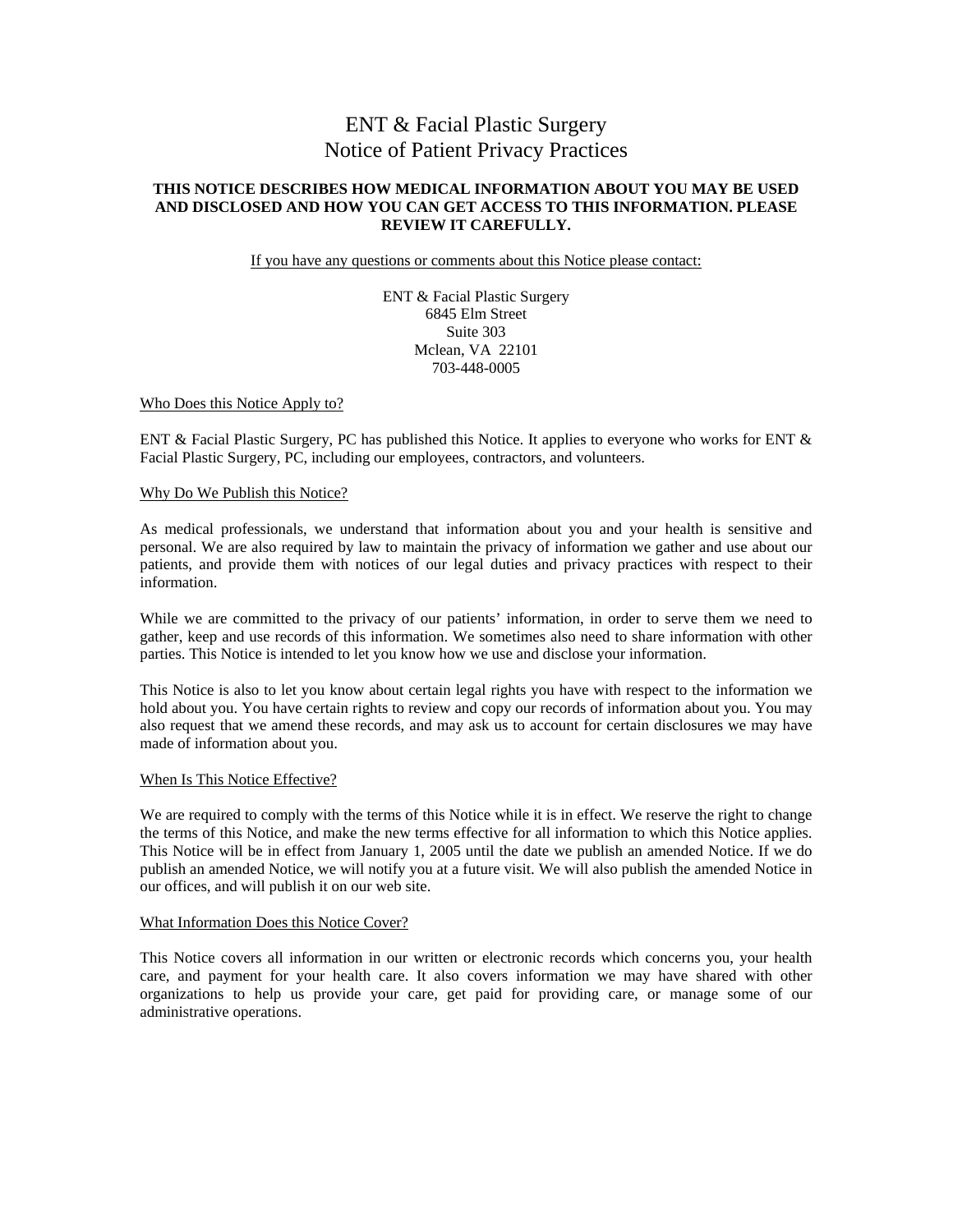#### When Can We Use or Disclose Information about You?

• *Treatment*. We may use or disclose information about you for treatment purposes to doctors, nurses, technicians, medical students or other individuals who work in our practice who are involved in providing you with health care. We may also disclose information about you to organizations and individuals involved in your care who are outside of our practice, such as consulting physicians, laboratories, social workers, and so on.

For example, if we refer you to another physician or a hospital for specialty services, we will provide that physician or hospital with all clinical information, which might be necessary or helpful to help them provide you with the right care. Or, if we need to send a sample of your blood to a laboratory for analysis, we will provide the laboratory with the information they need to process your blood correctly.

These are only examples, and we may use or disclose information about you to provide you proper treatment in many other ways.

• *Payment*. We may use or disclose information about you for payment purposes to our clerks and officers involved in billing and claims payment. We may also disclose such information to your health plan or other party financially responsible for your care, or to claims and billing services if necessary.

For example, if you are covered by a health plan we cannot get paid for the services we provide you unless we submit information in a claim. This might include detailed clinical information, depending on the kind of plan and claim. This is only an example, and there may be many other ways in which we may use or disclose information about you in connection with payment for your care.

• *Health care operations*. We may use or disclose information about you for operation as in connection with our practice. These activities might include practice quality improvement, training of medical students, insurance underwriting, medical or legal review, and business planning or administration of our practice.

For example, we may wish to review the quality of care you receive, in order to help us deliver the best care we can. Or, we may audit our management practices so we can become more efficient. These are only examples, and we may use or disclose information about you for health care operations in many other ways.

- To a public health agency, for purposes such as controlling disease.
- In case of suspected child abuse, to the appropriate governmental authority.
- In other cases of suspected abuse, neglect or domestic violence, to the appropriate governmental authority, with your agreement or if required by law, or if you are incapacitated or it appears necessary to prevent serious harm to you or others.
- To health oversight authorities, for regulatory, licensing and other legal purposes.
- In litigation, subject to certain requirements controlling the terms of the disclosure.
- To law enforcement agencies, subject to applicable legal requirements and limitations.
- Worker's Compensation: In such cases that your treatment is a result of an injury on the job, we may release your information to the appropriate carrier/employer.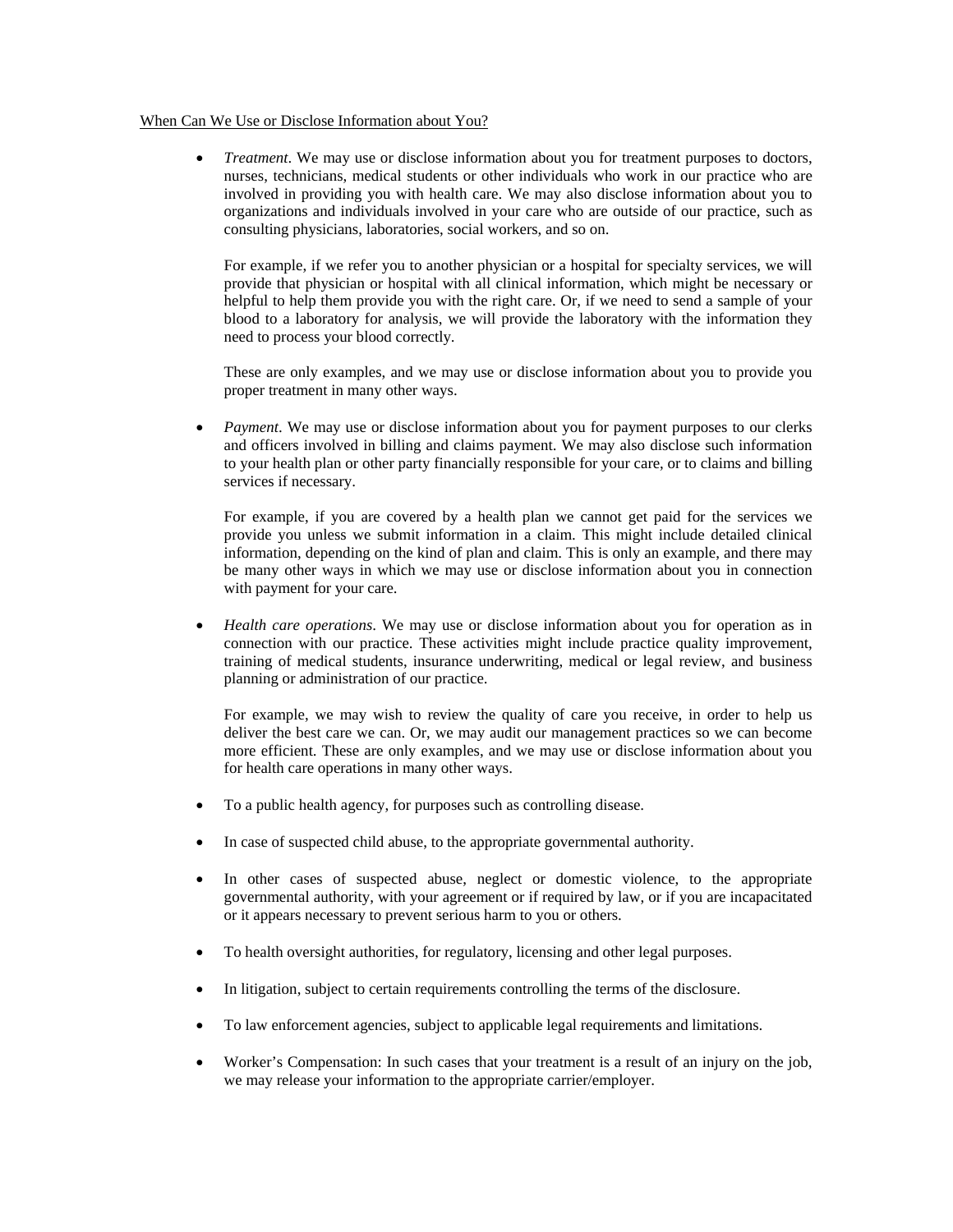- To Funeral Directors/Medical Examiners/Coroners in the event of your death.
- When required by Federal, State or Local law.
- For medical research purposes, subject to your authorization or approval by an institutional review board.
- If you are in the United States military, national security or intelligence, Foreign Service, to your authorized superiors or other authorized federal officials.

We may contact you for information to support your health care, including appointment reminders, information about alternative treatments, and health-related services, which may be of interest to you. We will routinely contact patients via telephone or e-mail at home and/or work and, unless otherwise requested, may leave messages on the appropriate voice mail or answering service regarding appointments. *Please advise us if you do not wish to receive such communications*, and we will not use or disclose your information for such purposes. If you wish not to receive this kind of communication, you must advise us in writing at our Contact address given above.

We may not use or disclose information about you for any other purpose without your written authorization.

### What Legal Rights Do You Have In Connection With Your Information?

The Law entitles you to:

- Ask us to further restrict our use and disclosure of information about you. We are not required to grant such a request, but if we do we must make sure the restrictions are implemented.
- Receive confidential communications from us, at an alternative address you provide to us.
- Review our records of your information.
- Obtain a copy of all or any part of our records of your information. You will be charged a copying charge for your records of a \$10 base fee, \$.50 per page for pages 1-50, then \$.25 for any pages over 50.
- Ask us to amend your records, if you believe that they are incorrect or incomplete. We are not required to make such an amendment. If you request an amendment and we determine we will not make it, you are entitled to have a statement of your disagreement included in your records. If you do include a statement of disagreement in your records, we may include a statement of explanation or response in your records as well.
- Obtain an accounting of all persons to which we have disclosed information about you, for any purpose except your treatment, payment for your treatment, or our health care operations.
- If you believe we have violated your privacy rights, you may forward us a written complaint to our Contact address given above. You may also file a complaint with the Secretary of the United States Department of Health and Human Services. If you do file a complaint we are legally prohibited from retaliating against you.